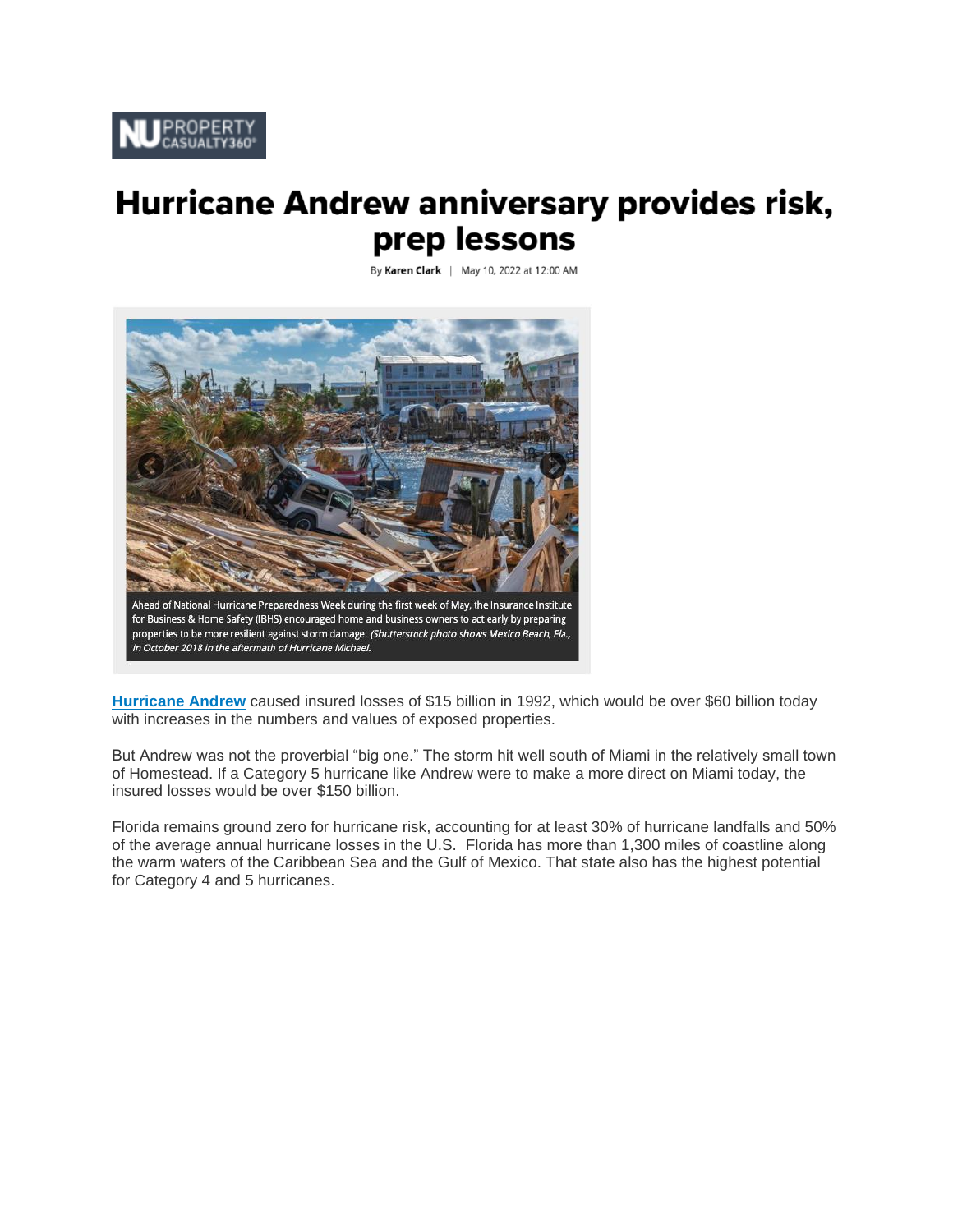

Figure 1. Tracks of Category 4 and 5 hurricanes making landfall in Florida before 1960 (left) and since 1960 (right).

The Miami and Palm Beach areas experienced six of severe events prior to 1960 but only one since then. (Graphic provided by Karen Clark & Co.)

## **Increased hurricane risk**

Each year, hurricane risk increases due to a number of factors. First, people continue to move to coastal areas. Florida's population grew by nearly 15% between 2010 and 2020, and COVID-19 accelerated the influx of people to the state.

Second, the sizes and replacement costs of residential and commercial properties increase each year. Single family homes are getting larger, commercial structures more complex, and building replacement costs generally increase about twice the general rate of inflation. Supply shortages caused by COVID over the past two years resulted in even larger spikes in construction costs — 26% for residential structures and 15% for commercial buildings since the beginning of 2020. Today, there is over \$13 trillion of building value along the Gulf and East coasts in the tier one coastal counties alone.

Finally, climate change is impacting hurricane severity and causing an increase in the proportion of major Category 3-5 hurricanes, according to the current scientific consensus as outlined in the most recent Intergovernmental Panel on Climate Change (IPCC) report. Studies conducted by KCC scientists and other climate experts have concluded that a 1-degree Celsius (C) temperature change results in a 2.5% increase in hurricane wind speeds. Since 1900, there has been a global temperature increase of 1.1° C resulting in a 2.75% increase in wind speeds.

While a 2.75% increase may not seem like a lot, losses increase exponentially with wind speeds. According to analyses conducted by KCC scientists, insured losses are 11% higher today than they would have been if global temperatures had not increased.

Perhaps more importantly, KCC analyses show the losses are not increasing uniformly across all return periods; rather climate change is altering the shape of the Exceedance Probability (EP) curve. The lower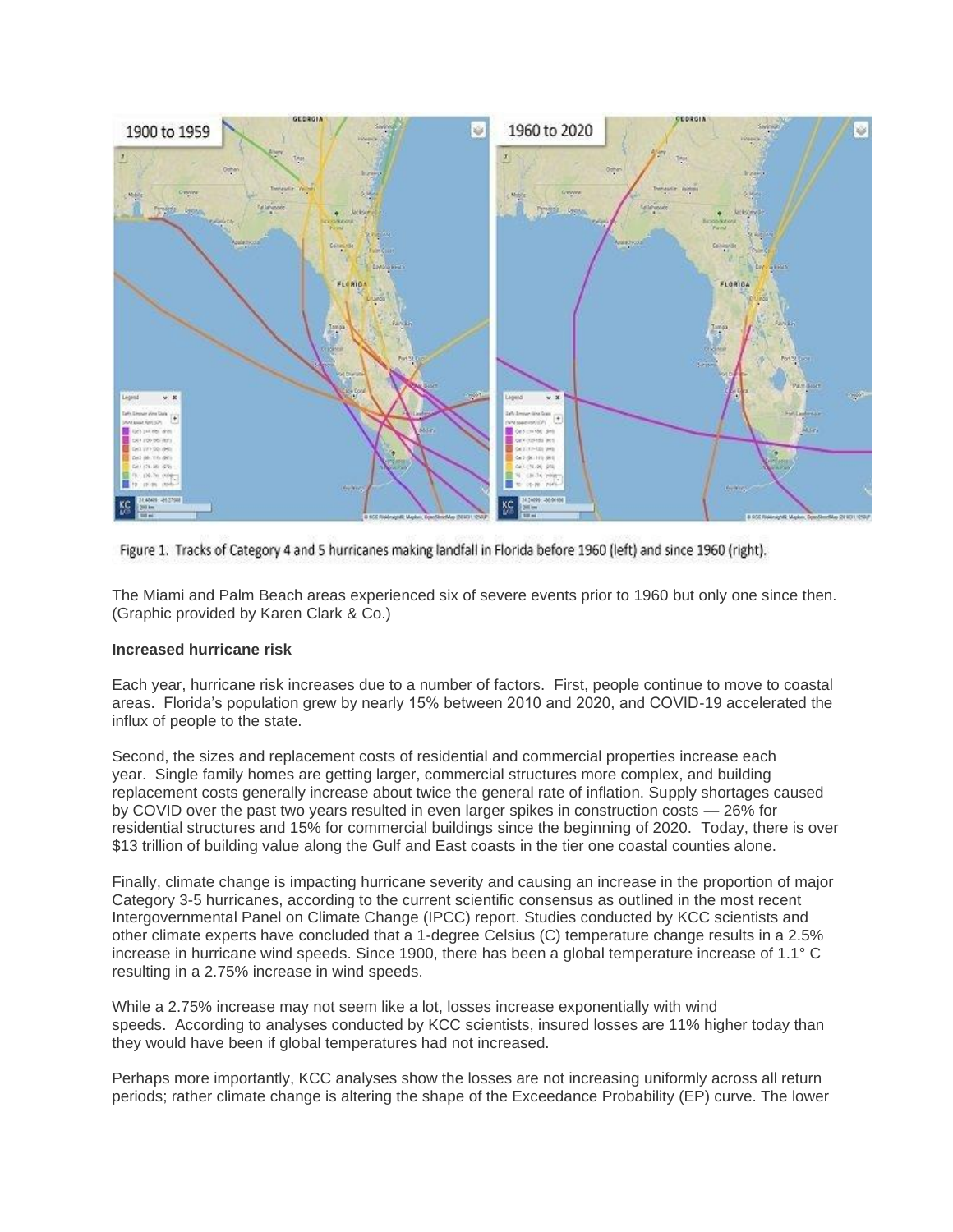return periods — the one in five, 10 and 20 year losses are rising faster than the one in 100-year and more extreme losses.

The \$150 billion loss from the Miami hurricane is about a 1 in 100-year loss amount. This size loss can only result from hurricanes striking a few other coastal areas, specifically Galveston-Houston and New York City. While we don't know when a \$150 billion loss will occur, (re)insurers should expect a \$10 billion hurricane loss every other year and a \$20 billion at least every five years, on average. A 20-year return period hurricane loss in the US is now \$40 billion.

These numbers will continue to grow each year. According to the Intergovernmental Panel on Climate Change (IPCC), under all emissions scenarios, temperatures are likely to continue increasing over the next few decades. Climate change and increasing property values in coastal areas will continue to accelerate the annual increases in hurricane risk and insured loss potential. Social inflation is also putting upward pressure on hurricane losses. The percentage of litigated claims is rising with each storm and the cost of a litigated claim is multiples of a non-litigated claim.



Insured Losses Today from Largest Loss by Year Since 1900

Figure 2: Graph shows for the largest loss per year, what the insured losses would be today. Source: KCC

There are four hurricanes since 1900 that would cause higher losses than Andrew if they occurred today; three of them impacted southeast Florida. (Graphic provided by Karen Clark & Co.)

# **Preparedness, mitigation, models and insurance**

**[A lot has changed over the three decades since Andrew.](https://www.propertycasualty360.com/2017/08/18/what-if-hurricane-andrew-happened-today/)** Insurers and property owners are better prepared for hurricanes now than they were in 1992. Real time hurricane forecasts are improving, and the industry has sponsored extensive research into loss mitigation, primarily through the Institute for Business and Home Safety (IBHS).

Coastal states have generally improved their building codes and code enforcement practices. Florida has done the most with measures that include implementing higher design-wind speeds, increasing the windborne debris (WBDR) region, and instituting product approval systems to make sure wind and impact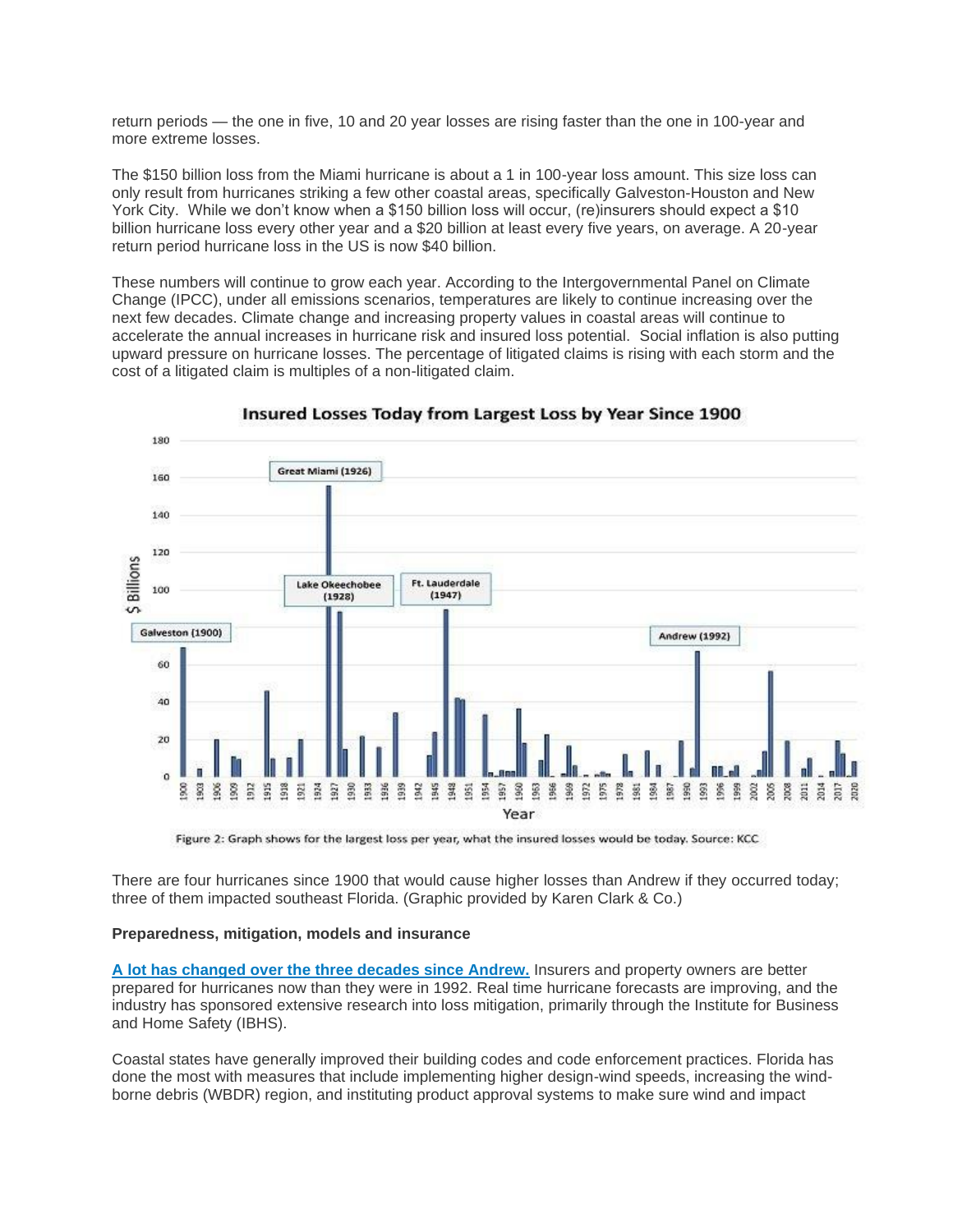resistance requirements are met. Other states have increased wind-design loads, updated roof-design loads, and adopted statewide mandatory building code enforcement. KCC scientists have conducted detailed analyses of billions of dollars of high-resolution insurer claims data that confirm newer buildings perform significantly better during major weather events than older structures.

The growth in hurricane loss potential, however, continues to outpace reductions from better building codes. This is primarily due to ever-increasing coastal property values.

Insurers are in business to protect property owners from risk, so increasing risk means increasing market opportunities. (Re)insurers can capitalize on these opportunities as long as the risk is quantified and priced adequately.

#### **Since Hurricane Andrew**

Catastrophe models in recent years have become the global standard tools for quantifying, pricing, transferring and managing catastrophe risk. What was and remains unique about the models is their fundamental structure and architecture. Catastrophe models provide the infrastructure for starting with an event, determining the location-level intensities caused by that event, estimating the damage to exposed properties, and ultimately calculating the financial loss. For every type of peril — namely hurricanes, wildfires and earthquakes — and for every country and region, models have these same primary components.

Catastrophe models are built around large stochastic event sets representing the probabilities of events of different sizes and severities by location. This produces the most important output of a catastrophe model — the EP curve — which provides estimates of the probabilities of losses of different sizes on a particular portfolio of properties.

Hurricane models have advanced since Andrew, and there are more models available today. But loss estimates can differ significantly between the various vendor models. This is indicative of the uncertainty inherent to estimating losses for extreme events, and some models provide more credible loss estimates than others. For example, there are now seven Florida approved hurricane models, and the loss estimates can differ by a factor of two between the low and the high.

## **Market pressures**

Competitive pressures and market forces tend to drive prices down to the lowest model numbers (versus the most credible numbers), which likely leads to prices that do not fully reflect the risk. These market forces include reinsurance brokers producing the lowest numbers on behalf of their clients, not enough differentiation by rating agencies with respect to the financial stability of insurers, and regulatory processes that limit rate increases to consumers.

After Andrew, the largest P&C insurers dramatically reduced their market shares of property business in hurricane prone areas, especially Florida. Despite better building codes, loss mitigation activities, and advances in catastrophe models, major insurers have not come back to these areas in a meaningful way. The gap has been filled by dozens of smaller companies, specialty Florida insurers, and expanding involuntary markets.

The U.S. property insurance market has not been tested with the "big one." The fact that relatively modest-sized losses in recent years have led to several insurer insolvencies indicates the one in 100-year loss today may cause even more disruption than Hurricane Andrew did in 1992.

Even a one in 50-year loss, which is now over \$100 billion, could cause difficulties for the current market. Combine that with increasing frequencies of \$20- and \$40-billion losses, and it's clear there's still more to do to improve the resiliency of coastal insurance markets.